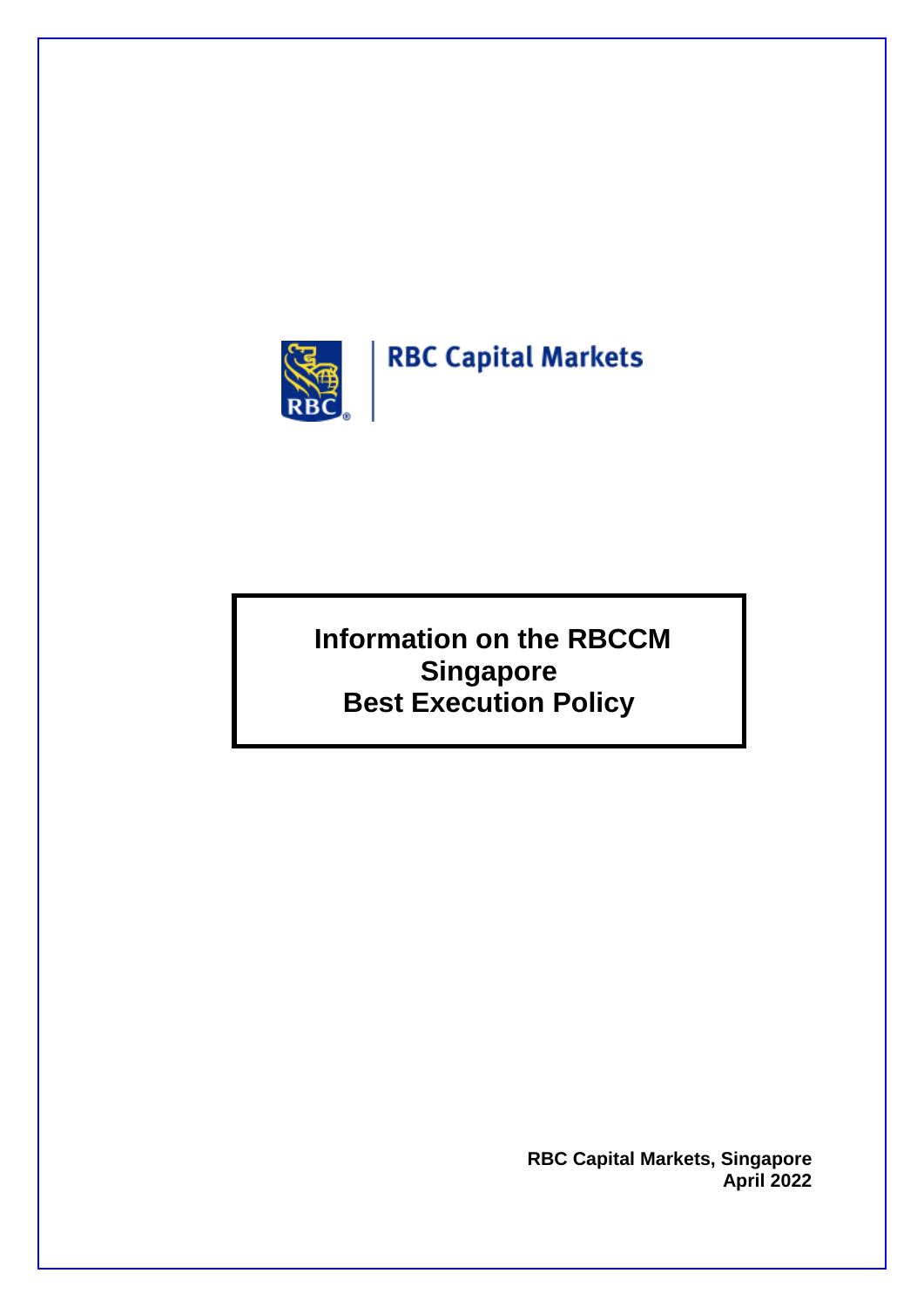

#### **TABLE OF CONTENTS**

| 1.0  |                                                               |  |
|------|---------------------------------------------------------------|--|
| 2.0  |                                                               |  |
| 3.0  |                                                               |  |
| 4.0  |                                                               |  |
| 5.0  |                                                               |  |
| 6.0  |                                                               |  |
| 7.0  | APPLICATION OF BEST EXECUTION ACROSS CLASSES OF INSTRUMENTS 4 |  |
| 8.0  |                                                               |  |
| 9.0  |                                                               |  |
| 10.0 |                                                               |  |
| 11.0 |                                                               |  |
| 12.0 |                                                               |  |
| 13.0 |                                                               |  |
| 14.0 |                                                               |  |
| 15.0 |                                                               |  |
|      |                                                               |  |
|      |                                                               |  |
|      |                                                               |  |
|      |                                                               |  |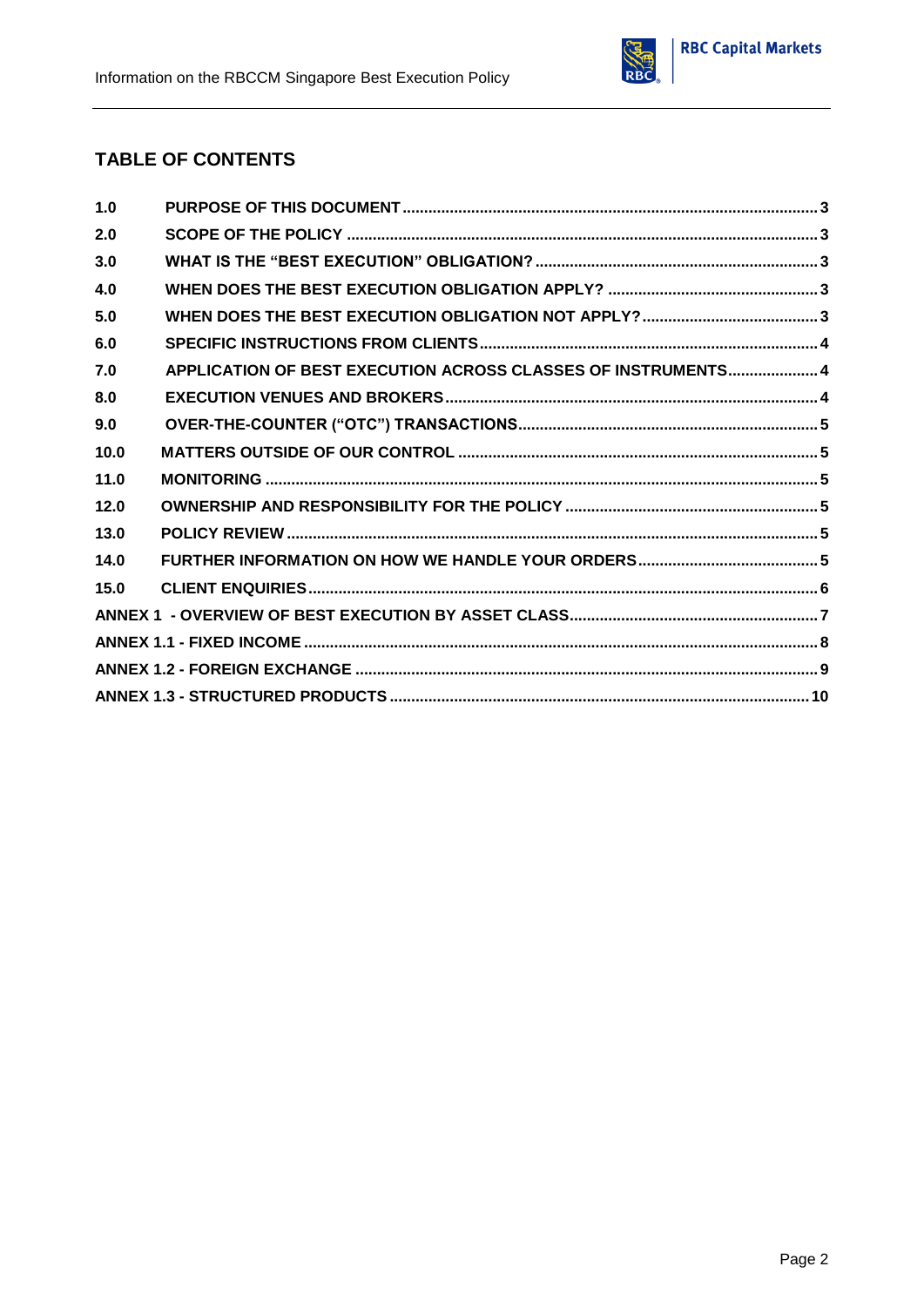

#### <span id="page-2-0"></span>**1.0 PURPOSE OF THIS DOCUMENT**

This document sets out information on the Best Execution Policy ("the Policy") and approach to providing best execution for the capital markets business in Singapore operating under the name of Royal Bank of Canada Singapore Branch and (hereinafter referred to as "RBCCM", "we" or "us").

This document is published and updated as necessary on our website at: <https://www.rbccm.com/assets/rbccm/docs/legal/information-on-the-rbccm-best-execution-policy.pdf>

#### <span id="page-2-1"></span>**2.0 SCOPE OF THE POLICY**

This Policy applies to transactions where the Client-facing activities (such as agreeing the terms of the transaction) are carried out by RBCCM.

#### <span id="page-2-2"></span>**3.0 WHAT IS THE "BEST EXECUTION" OBLIGATION?**

Best execution is the requirement to take all sufficient steps to obtain the best possible result for you, taking into account price, costs, speed, likelihood of execution and settlement, size, nature and/or any other consideration relevant to the execution of an order or any other scenario where you place legitimate reliance on us to protect your interests ("Execution Factors").

#### <span id="page-2-3"></span>**4.0 WHEN DOES THE BEST EXECUTION OBLIGATION APPLY?**

We owe you an obligation to take all sufficient steps to obtain best execution when executing orders on your behalf. We regard ourselves to typically be in receipt of an order and acting on your behalf where you legitimately rely on us to protect your interests in relation to the Execution Factors relevant to that transaction and to act on your behalf. This will include but is not limited to the following situations where we are:

- **EXECUTE AN INCOCO EXECUTE:** executing an order by dealing as your agent;
- executing an order by dealing as a riskless principal on your behalf; and
- "working an order" on your behalf.

In all other circumstances, for example when we deal on our own account in response to a request for quote ("RFQ"), we will assess whether you are placing legitimate reliance on us to protect your interest in relation to the Execution Factors relevant to that transaction. In order to make this assessment the following four factors (the "four-fold test") will be considered. These factors will be considered collectively and not in isolation; any one factor, or a combination thereof, may require us to apply best execution:

- i. **which party initiated or solicited the transaction** it is more likely that you will be placing reliance on us where we propose the transaction to you;
- ii. *whether there is a market practice and the existence of a convention to "shop around"* it is more likely that you will be placing reliance on us in markets where there is not a convention for you to "shop-around" for a quote;
- iii. *the relative levels of price transparency within a market it is more likely that you will be* placing reliance upon us where the level of price transparency available to you is not the same or similar to that available to us;
- iv. *information provided by RBCCM and any agreement reached it is more likely that you will* be placing reliance on us where there are arrangements or agreements in place which state we will provide best execution and indicates or suggest a relationship of reliance.

We do not guarantee that we will be able to achieve best execution for every transaction received from you, however, in all cases we will comply with the Policy.

#### <span id="page-2-4"></span>**5.0 WHEN DOES THE BEST EXECUTION OBLIGATION NOT APPLY?**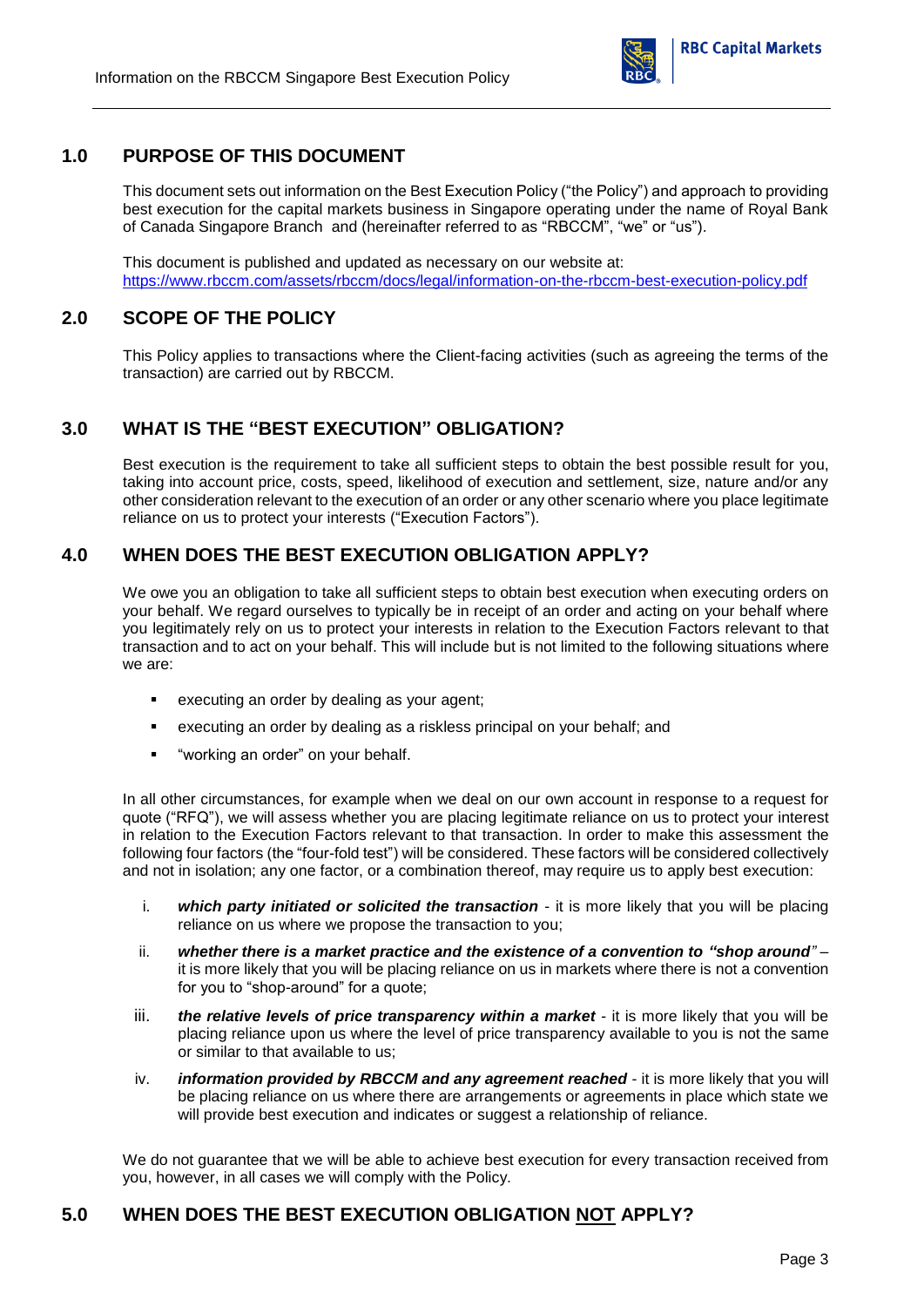

The best execution obligation will not apply in circumstances in which we are transacting with you as counterparty on the basis of a own account risk price and you do not place legitimate reliance on us to protect your interest in relation to the Execution Factors relevant to that transaction (taking into account the "four-fold test" outlined above).

#### <span id="page-3-0"></span>**6.0 SPECIFIC INSTRUCTIONS FROM CLIENTS**

Where you provide us with specific instructions in relation to one or more Execution Factors, we will execute the order in accordance with those instructions so far as reasonably possible. Where your instructions relate to only part of the order, in following those instructions we will be deemed to have taken all sufficient steps to provide best execution in respect of that part of the order. In respect of those aspects of the order not covered by your specific instructions or where it is not possible to follow your instructions, we will apply the Policy accordingly.

Please be advised that where you provide us with a specific instruction this may prevent us from taking some or all of the steps in the Policy that are designed to obtain the best possible result for the execution of your orders in respect of the elements covered by those instructions.

#### <span id="page-3-1"></span>**7.0 APPLICATION OF BEST EXECUTION ACROSS CLASSES OF INSTRUMENTS**

While the requirement to provide best execution applies to all financial instruments, the differences in market structures or the structure of financial instruments means that it is necessary to apply the best execution obligations in a manner that takes into account the different circumstances associated with the execution of orders related to particular types of financial instruments.

Determining the relative importance of the Execution Factors is a dynamic process and may depend upon several variables and characteristics. In determining the relative importance of the Execution Factors we will apply our commercial judgement and expertise, in light of the prevailing market conditions, as well as taking into account:

- vour characteristics;
- the characteristics of your transaction;
- the characteristics of the financial instruments that are the subject of your transaction; and
- the characteristics of the execution venues to which your transaction can be directed.

In many circumstances price will merit a high relative importance in obtaining best execution. However, in some circumstances we may judge that other Execution Factors will be more important than price in obtaining the best possible result for you.

Additional guidance in relation to the following asset classes is set out in Annex 2:

- Fixed Income;
- **Foreign Exchange;**
- **Structured Products.**

#### <span id="page-3-2"></span>**8.0 EXECUTION VENUES AND BROKERS**

The factors that have been considered in determining the use of different execution venues may include the depth of liquidity a particular execution venue is able to offer, the likelihood of execution, speed of execution, the costs, if any, to execute on such execution venues, reliability and system availability, historical trading activity, and the robustness of the clearing arrangements.

When RBCCM is the execution venue, consideration will be given to various sources of reasonably available information, so as to obtain the best possible result for your transaction.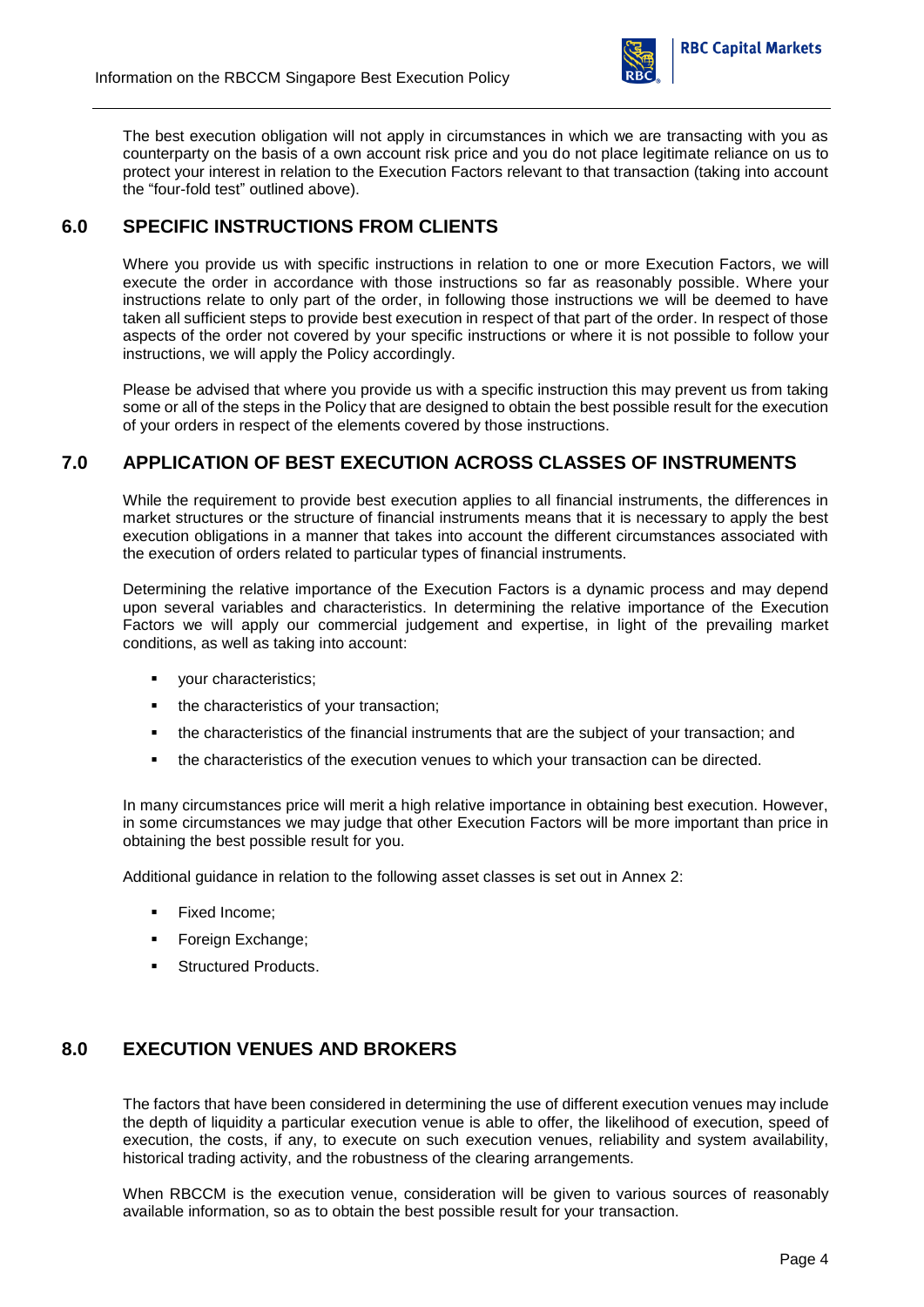

We may also transmit your order to another broker, which could include an RBCCM affiliate, for execution, in which case we will determine the execution venue ourselves in accordance with the Policy and instruct the broker to deal accordingly.

We will not structure or charge commissions in a way as to discriminate unfairly between execution venues.

#### <span id="page-4-0"></span>**9.0 OVER-THE-COUNTER ("OTC") TRANSACTIONS**

For transactions involving OTC financial instruments where it has been determined that we have a best execution obligation, we shall gather relevant market data in order to check whether the price offered to you is fair.

#### <span id="page-4-1"></span>**10.0 MATTERS OUTSIDE OF OUR CONTROL**

In some cases, whether as a result of system failures, disrupted markets or otherwise, it may be necessary to execute your orders in a different manner to that documented in the Policy for the financial instrument in question.

In such circumstances we will still seek to achieve the best possible result available for you in the prevailing circumstances.

#### <span id="page-4-2"></span>**11.0 MONITORING**

We will monitor the effectiveness of our execution arrangements, and when appropriate, implement corrective actions to address any deficiencies that may be identified. If this were to result in a material change to our execution arrangements, you will be notified accordingly.

#### <span id="page-4-3"></span>**12.0 OWNERSHIP AND RESPONSIBILITY FOR THE POLICY**

The Policy is co-owned by the RBCCM APAC Best Execution Committee and Compliance.

#### <span id="page-4-4"></span>**13.0 POLICY REVIEW**

l

We conduct an annual review of the Policy, as well as our order execution arrangements. The objective of this review is to assess whether there is any scope to improve the quality of the order execution delivered to you, by for example, including additional/different execution venues, considering whether the relative importance of the execution factors in different circumstances could be adjusted, or by modifying any other aspects of the Policy.

#### <span id="page-4-5"></span>**14.0 FURTHER INFORMATION ON HOW WE HANDLE YOUR ORDERS**

We have further policies and procedures in place to ensure we execute and allocate your orders promptly and fairly, taking into account the need to manage any potential conflicts of interest that may exist between you, ourselves, and our other clients.

We will execute your order in line with other comparable client orders sequentially and promptly, unless (i) the characteristics of your order or prevailing market conditions make this impracticable<sup>1</sup>; or (ii) your interests require otherwise.

Where you do not provide specific instructions, we will execute and allocate your order as soon as reasonably practicable, unless we reasonably consider that delaying the execution of your order is in your best interests.

When executing your order we may decide to aggregate your order with a transaction for our own account or that of another client. Such aggregation will be taken, for example, to provide a better price

<sup>1</sup> For example, it may not be practical for client orders that are received by different means (e.g. voice versus electronic) to be carried out sequentially.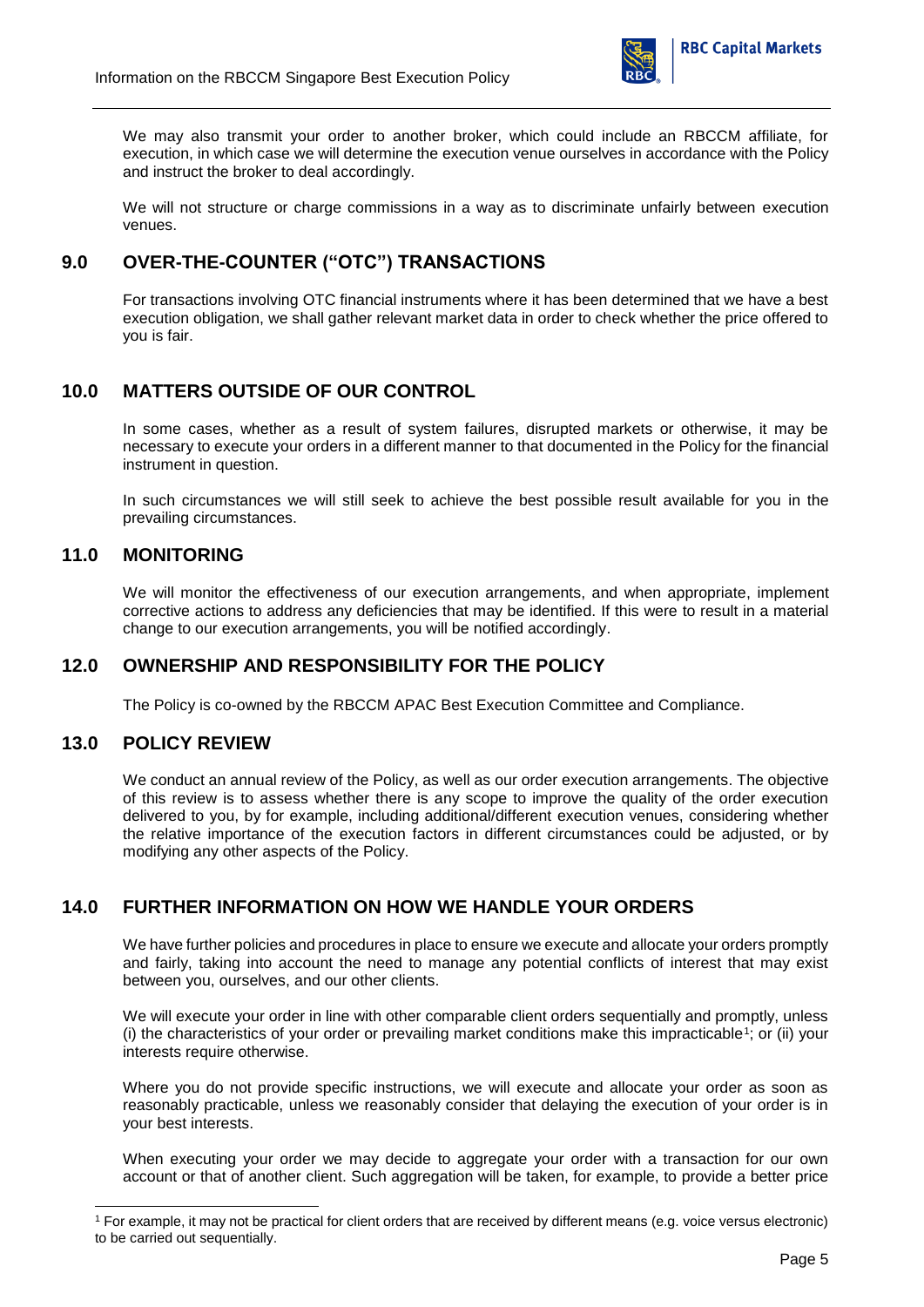

to you or to reduce transaction costs by allowing us to execute in larger size. We will only aggregate your order if it is unlikely that the aggregation will work overall to your disadvantage. Where we are unable to fill an aggregated order in full, we will allocate the executed notional on a fair and equitable basis.

We will endeavor to communicate the order execution and allocation status of your order to you soon as reasonably practicable.

#### <span id="page-5-0"></span>**15.0 CLIENT ENQUIRIES**

Should you have any enquiries in relation to this document or the Policy please contact your usual business contact.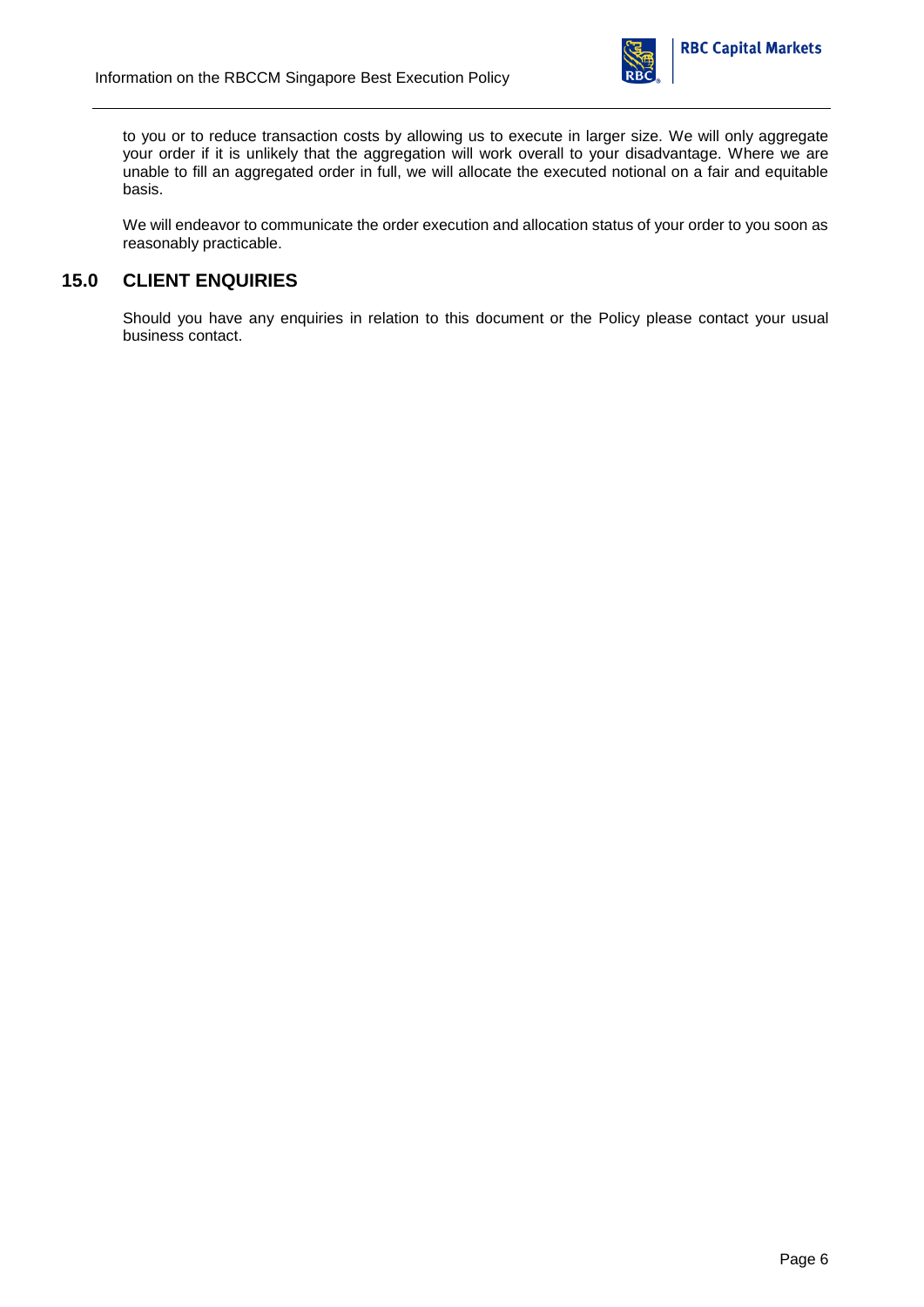

### <span id="page-6-0"></span>**ANNEX 1 - OVERVIEW OF BEST EXECUTION BY ASSET CLASS**

The following sections provide an overview of when and how we will provide you with best execution across different asset classes.

Included in each section is the relative importance RBCCM places on the different Execution Factors in obtaining the best possible result for you.

**Each section provides the general position of RBCCM in relation to each asset class. Our approach may differ, to that outlined, depending upon the particular circumstances of individual transactions.**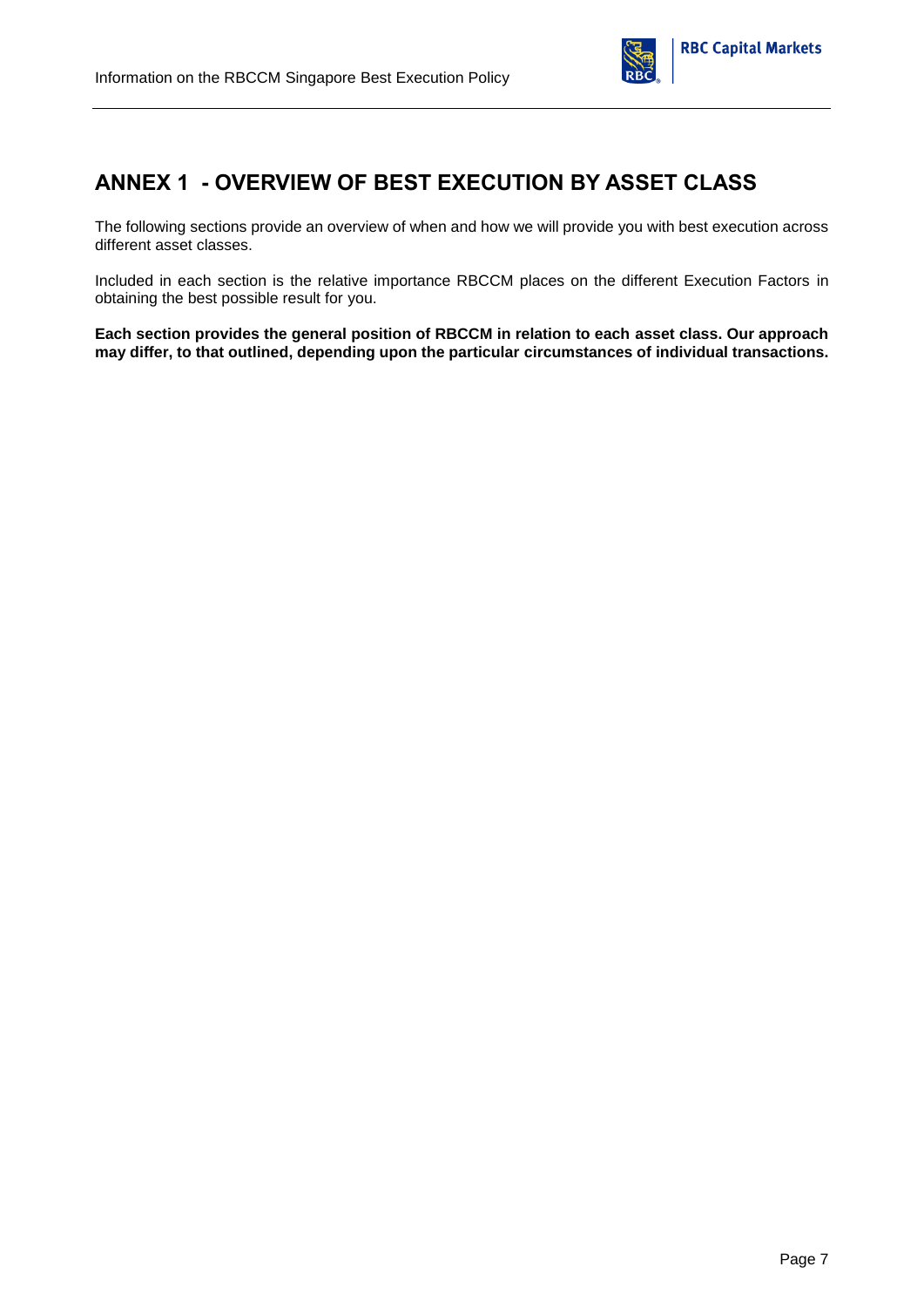

### <span id="page-7-0"></span>**ANNEX 1.1 - FIXED INCOME**

The types of Fixed Income products traded by us encompass cash bonds (including Government, Corporate, Supra-Sovereign), vanilla OTC derivatives (including interest rate swaps, cross-currency swaps, Collateralized Loan Obligations ("CLO")).

In line with Sections 4.0 and 6.0, where we execute Fixed Income orders (including Limit orders, At-Close orders, Specified price/spread orders, and At-best orders) on your behalf, we will owe a duty of best execution to you unless you have not afforded us any discretion in the execution of those orders.

Where we transact with you as principal on the basis of a published quote, or one provided in response to an RFQ enquiry, we will consider whether best execution is owed; generally, we consider that best execution is not owed under the four-fold test. Our rationale for this is that such transactions are initiated by you, there is a convention for Clients to "shop around" by approaching several dealers for a quote, and there is also generally a high level of price transparency. In cases where the level of price transparency is limited, for example, there is no other observable price or clients are unable to obtain comparable pricing from another dealer, we may consider that you place reliance on us and therefore we will owe a duty of best execution.

In general, we will consider the most important Execution Factors to be Price, Size, and Speed of execution. Where no instructions are provided by you, we will typically use the following order of priority: Price, Size, and Speed.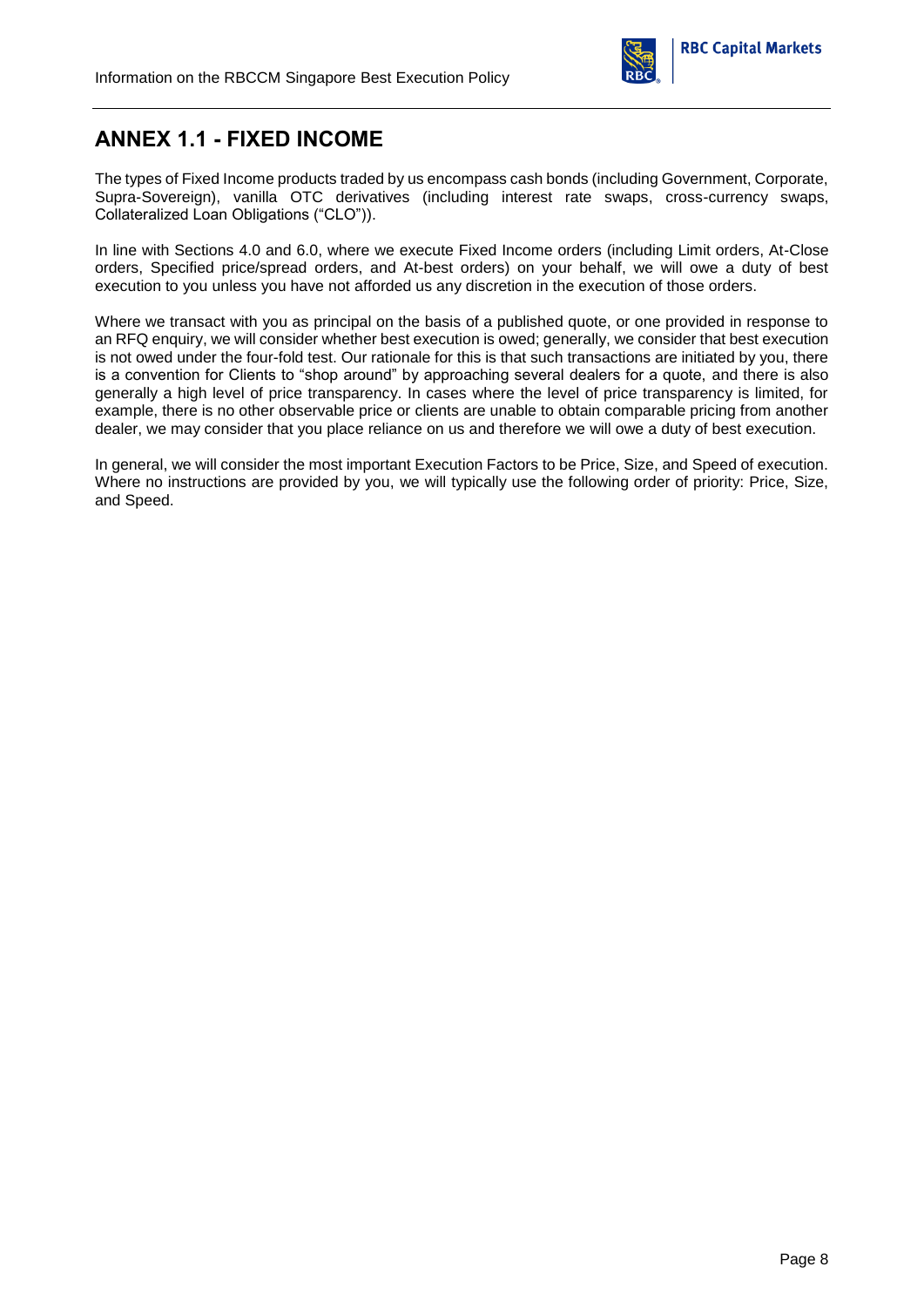

# <span id="page-8-0"></span>**ANNEX 1.2 - FOREIGN EXCHANGE**

The types of Foreign Exchange ("FX") products traded by us encompass Spot FX, FX Forwards, FX Swaps, and OTC Derivatives.

Spot FX is not defined as a "financial instrument"; however, we have chosen to apply equivalent standards to Spot FX and, as such, an assessment regarding our best execution obligations will be made in relation to all Spot FX trading.

In line with Sections 4.0 and 6.0, where we execute FX orders (including Limit Orders, At-Best Orders, At Worst Orders, No Worse Than Orders, Level or Better Orders, Time-sliced Orders, Stop Loss Orders, Fixing Orders, and for OTC Derivatives Spot-Firm Orders, Premium-Firm Orders, and Implied-Volatility Orders) on your behalf, we will owe a duty of best execution to you. Where you provide specific instructions for some or all Execution Factors, rather than instructing us to use our discretion to execute, we will execute those orders according to those instructions and will therefore meet best execution standards with regards to those Execution Factors subject to your instructions.

When determining the relative importance of the Execution Factors in relation to a particular Client order, the FX business may or may not utilise its Smart Order routing System ("SOR"), "Loonix".

Where we execute orders subject to specific instructions or execute discretionary orders with no risk component (e.g. At-Best Orders) a fair, reasonable and justifiable mark-up may be added. Where we execute a discretionary order with a risk component (e.g. At Worst Orders, No worse than Orders, Level or Better Orders, Spot-Firm Orders, Premium-Firm Orders, and Implied-Volatility Orders) a fair, reasonable and justifiable risk premium may also be included in the all-in-price provided to you.

We will owe a duty of best execution with regard to any algorithmic execution functionality we may use in achieving a certain benchmark or execution strategy. Where you are provided with access to algorithmic execution functionality, we will satisfy our duty of best execution in so far as we follow any specific instructions provided by you.

If you are provided with Direct Market Access ("DMA"), you will provide specific instructions for all Execution Factors and we will execute these orders accordingly. We will satisfy our best execution obligation by following those instructions.

Where we transact with you as principal on the basis of a published quote, or one provided in response to an RFQ enquiry, we will consider whether best execution is owed; generally, we consider that best execution is not owed under the four-fold test. Our rationale for this is that such transactions are initiated by you, there is a convention for Clients to "shop around" by approaching several dealers for a quote, and a high level of price transparency exists across FX markets.

In general, we will consider the most important Execution Factors to be Price, Size, and Speed of execution. Where no instructions are provided by you, we will typically use the following order of priority: Price, Size, and Speed of execution.